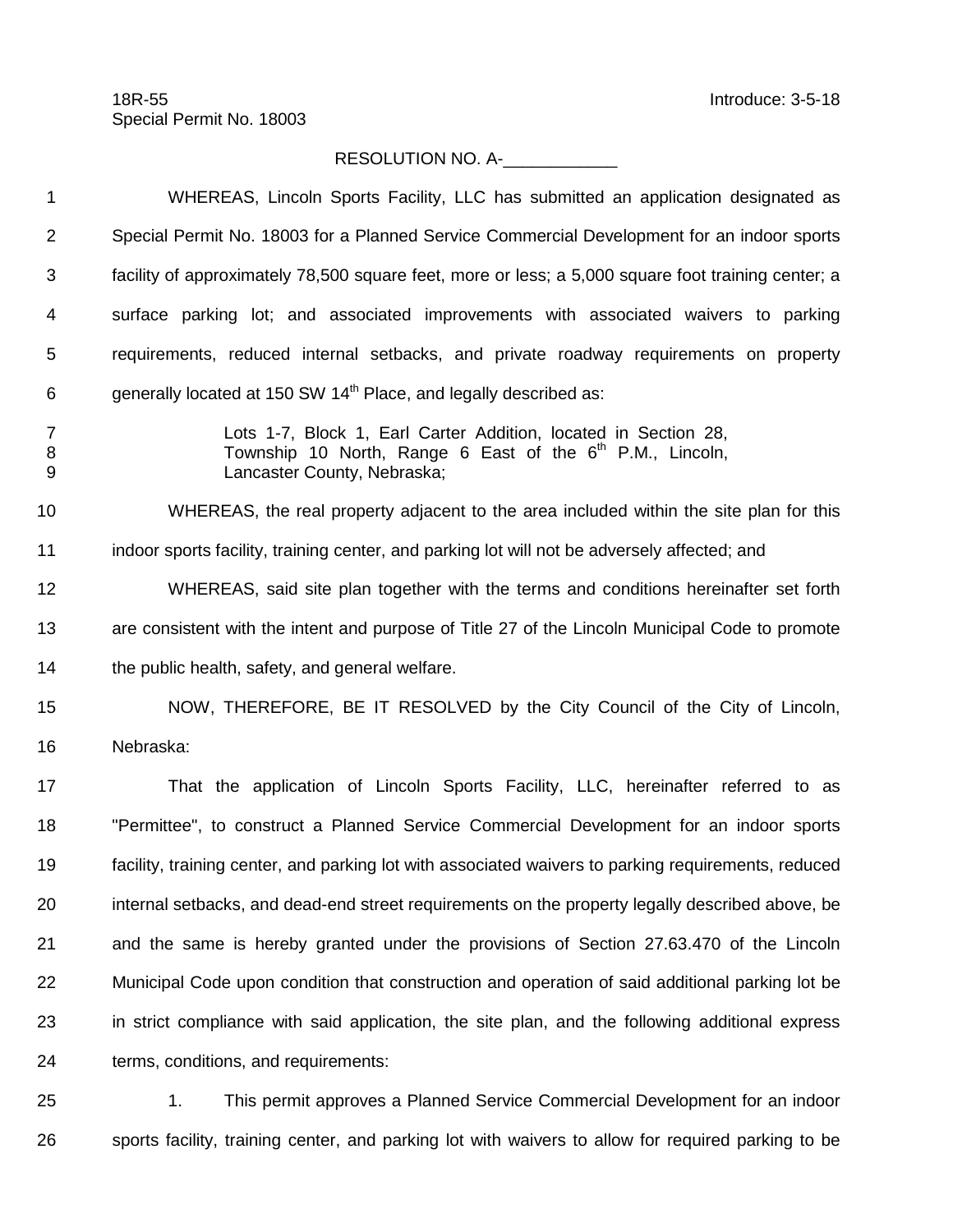calculated at the rate of one stall per 300 square feet of building space, waiver of internal building setbacks throughout the Special Permit Area, and waiver of the requirement that all dead-end streets have a sixty-foot radius turnaround.

- 2. The approval of this Special Permit is conditioned on the approval of the following associated applications:
- 

a. Change of Zone 18001; and

- b. Comprehensive Plan Conformance 18005.
- 3. Before receiving building permits or before a final plat is approved:
- 
- a. The Permittee shall cause to be prepared and submitted to the Planning

Department a revised and reproducible final plot plan including **3** copies with all required

- 11 revisions as listed below.
- **i.** Resubmit the Lincoln Sports Complex Drainage and Grading Concept Plan with revised Site Improvement Notes to include the following:
- a. Detention is being requested to be waived, due to being **16 adjacent to a major creek.**
- 17 b. Final design including grading, drainage, wetland impacts,<br>18 floodplain requirements, stormwater quality requirements 18 floodplain requirements, stormwater quality requirements<br>19 floodplain requirements, stormwater quality requirements 19 19 shall be submitted to minimize impacts to wetlands and the submitted to minimize impacts to wetlands and the 20 floodplain prior to the Final Approved Plans prior to 21 building permit.
- **ii.** Submit building elevations and a landscape plan for approval by the Director of Planning after review by the Urban Design 24 Committee prior to building permit. Street trees must be provided<br>25 along West O Street per city spacing standards. along West O Street per city spacing standards.
- **iii.** Required revisions to the site plan:
- **a.** Designate the area of the existing Utility easement to be released where proposed buildings overlap easement.
- b. Add a note with total parking stall count.
- c. Label private roadway.
- d. Remove parking stall layout for Lot 1 or show compliance 32 with parking lot standards.<br>33 and 20 minutes of the Uabel 15' Utility easement
- e. Label 15' Utility easement along north property line of Lot 6.
- f. Provide parking access easement along north property line of Lot 6 and 2.
- g. Add a note that any beer garden on Lot 1 will fall entirely 38 within Lot 1.<br>39 h. Show H-4 s
- Show H-4 setback on site plan along exterior property 40 lines.
- **i.** Label all existing Utility easements.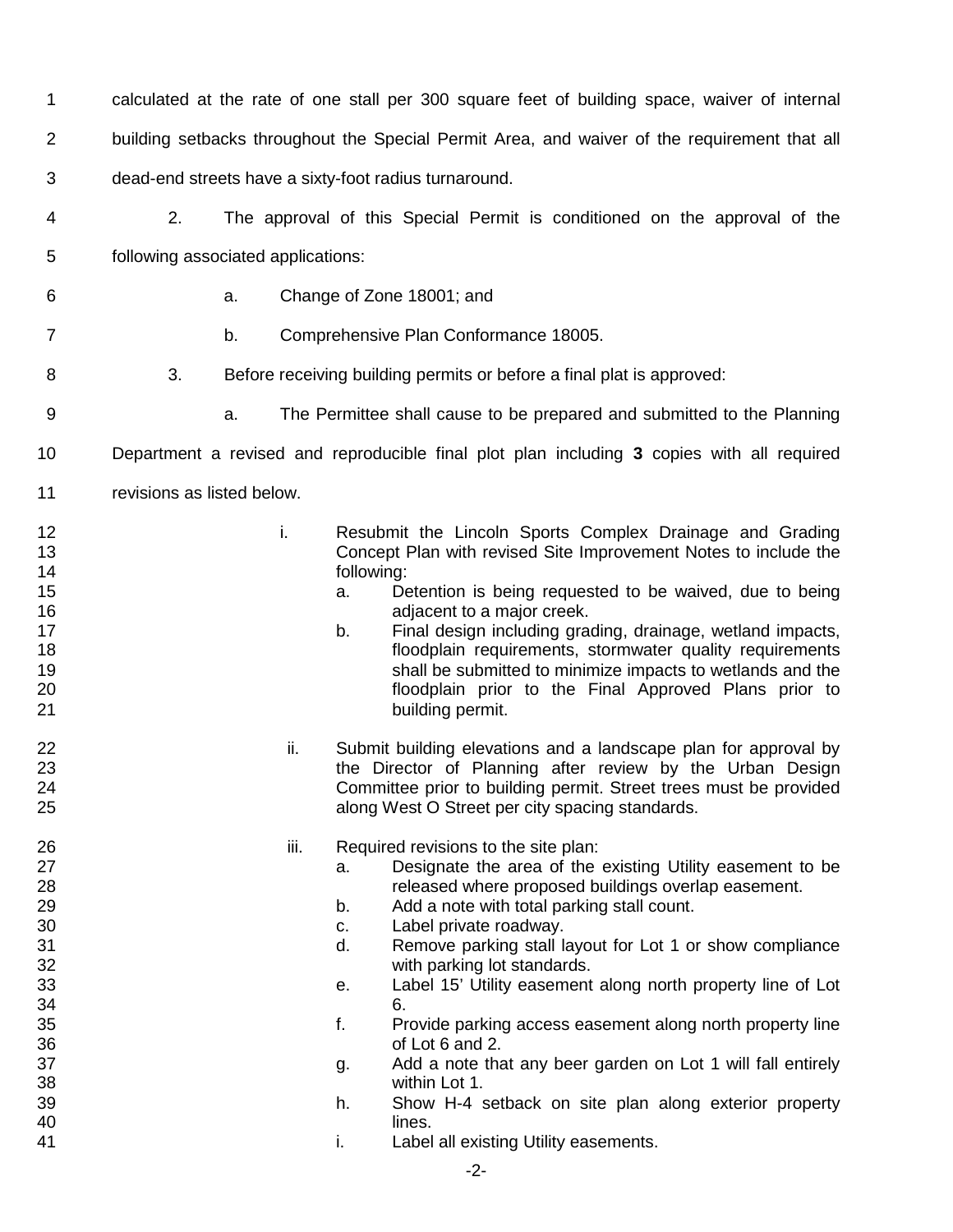| $\mathbf 1$<br>$\overline{\mathbf{c}}$<br>3<br>$\overline{\mathbf{4}}$<br>5<br>$6\phantom{1}$ | Add a note that cul-de-sac for private streets is waived.<br>j.<br>k.<br>Add to the General Notes, "Signs need not be shown on<br>this site plan, but all signs within the Special Permit area<br>shall comply with Chapter 27.69 of the Lincoln Zoning<br>Ordinance and must be approved by Building & Safety<br>Department prior to installation." |
|-----------------------------------------------------------------------------------------------|------------------------------------------------------------------------------------------------------------------------------------------------------------------------------------------------------------------------------------------------------------------------------------------------------------------------------------------------------|
| $\overline{7}$                                                                                | Permittee shall provide verification from the Register of Deeds that the<br>b.                                                                                                                                                                                                                                                                       |
| 8                                                                                             | letter of acceptance as required by the approval of the special permit has been recorded with                                                                                                                                                                                                                                                        |
| 9                                                                                             | the Register of Deeds.                                                                                                                                                                                                                                                                                                                               |
| 10                                                                                            | Permittee shall submit an application for release of easement if any of the<br>C.                                                                                                                                                                                                                                                                    |
| 11                                                                                            | existing easements fall under the proposed buildings.                                                                                                                                                                                                                                                                                                |
| 12                                                                                            | d.<br>Permittee shall provide verification of Lincoln Electric System (L.E.S)                                                                                                                                                                                                                                                                        |
| 13                                                                                            | easements.                                                                                                                                                                                                                                                                                                                                           |
| 14                                                                                            | Permittee shall provide verification that an avigation and noise easement<br>е.                                                                                                                                                                                                                                                                      |
| 15                                                                                            | to the Lincoln Airport Authority on all or that part of the land located within the Airport Environs                                                                                                                                                                                                                                                 |
| 16                                                                                            | Noise District has been received by the Lincoln Airport Authority.                                                                                                                                                                                                                                                                                   |
| 17                                                                                            | f.<br>Due to the proximity of the rail line, prior to the issuance of a building                                                                                                                                                                                                                                                                     |
| 18                                                                                            | permit, the Permittee shall develop an emergency response plan to the satisfaction of the                                                                                                                                                                                                                                                            |
| 19                                                                                            | Lincoln-Lancaster County Health Department (LLCHD), both written and drawn, including a                                                                                                                                                                                                                                                              |
| 20                                                                                            | house-in-place scenario and an off-site evacuation plan.                                                                                                                                                                                                                                                                                             |
| 21                                                                                            | The electrical breaker switch of the sports facility's heating, ventilation<br>g.                                                                                                                                                                                                                                                                    |
| 22                                                                                            | and air conditioning (HVAC) system shall be clearly marked and readily accessible at all times                                                                                                                                                                                                                                                       |
| 23                                                                                            | to the sports facility's staff, or the Permittee shall equip the building with not more than two                                                                                                                                                                                                                                                     |
| 24                                                                                            | emergency shut-off switches so the HVAC system can be immediately shut down in the case of                                                                                                                                                                                                                                                           |
| 25                                                                                            | a hazardous chemical spill on the rail line to the satisfaction of the LLCHD. The shut-off switch                                                                                                                                                                                                                                                    |
| 26                                                                                            | shall be located so that it is easily accessible at all times to the sports facility's staff. The sports                                                                                                                                                                                                                                             |
| 27                                                                                            | facility's staff shall be trained on how to locate and operate the electrical breaker switch or the                                                                                                                                                                                                                                                  |
| 28                                                                                            | emergency shut-off switch.                                                                                                                                                                                                                                                                                                                           |

 h. Permittee shall provide proof that the site plan and all related documents have been sent to Nebraska Game and Parks for review.

-3-